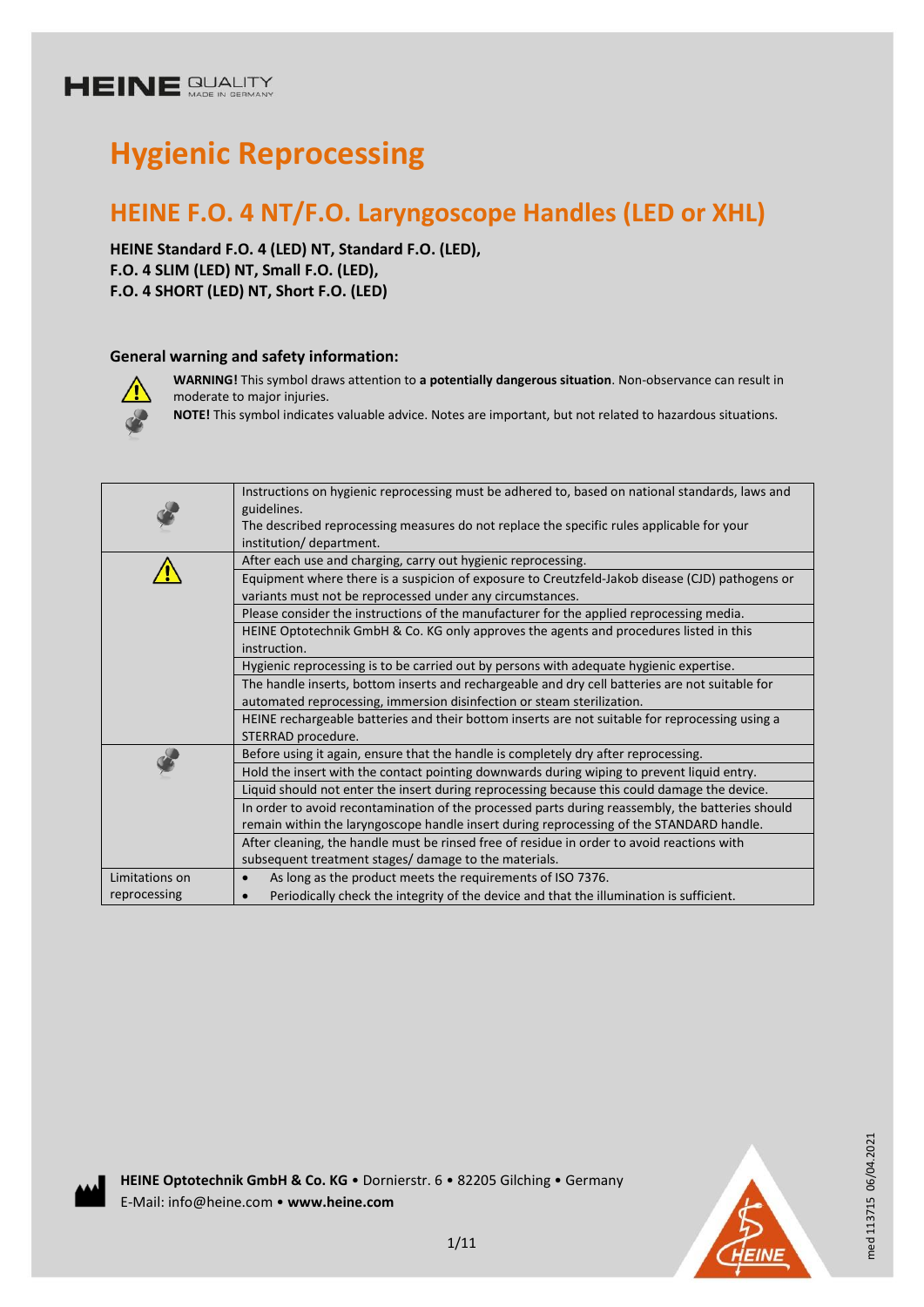$\bigwedge$ 

### **Choice of the reprocessing procedure**

The hygienic classification (Spaulding classification) of the laryngoscope handles, as well as the decision for one of the offered reprocessing procedures, is the responsibility of the user or the qualified person(s) responsible for reprocessing. Internal regulations of your hospital/ institution, national directives, recommendations, standards and laws need to be considered.

For highly infectious cases (previous or following patients) (e. g. in case of a proven existence of a dangerous infectious disease (symptomatic or asymptomatic), the reprocessing guidelines in this document are superseded by processes of your institution / practice-internal regulations, national directives, recommendations, standards and laws.

**The laryngoscope insert and the bottom insert, need to be reprocessed as shown in Chapter A.**

**Choose one of the following reprocessing methods for the handle shell:**

|               |                                                            | <b>Cleaning and disinfection</b>       |                                      |                                                                                                                   |  |
|---------------|------------------------------------------------------------|----------------------------------------|--------------------------------------|-------------------------------------------------------------------------------------------------------------------|--|
|               |                                                            | Automated<br>cleaning and disinfection | <b>Manual cleaning</b><br>(brushing) | Fungicidal,<br>bactericidal<br>(including<br>mycobacteria) und<br>virucidal manual<br>disinfection<br>(immersion) |  |
| Sterilization | <b>No Sterilization</b>                                    | Chapter B                              | Chapter C                            |                                                                                                                   |  |
|               | <b>Low Temperature</b><br>STERRAD /<br><b>VHP</b> (Steris) | Chapter D                              | Chapter E                            |                                                                                                                   |  |
|               | <b>Steam</b>                                               | Chapter F                              | Chapter G                            |                                                                                                                   |  |

**HEINE Optotechnik GmbH & Co. KG** • Dornierstr. 6 • 82205 Gilching • Germany E-Mail: info@heine.com • **www.heine.com**



med 113715 06/04.2021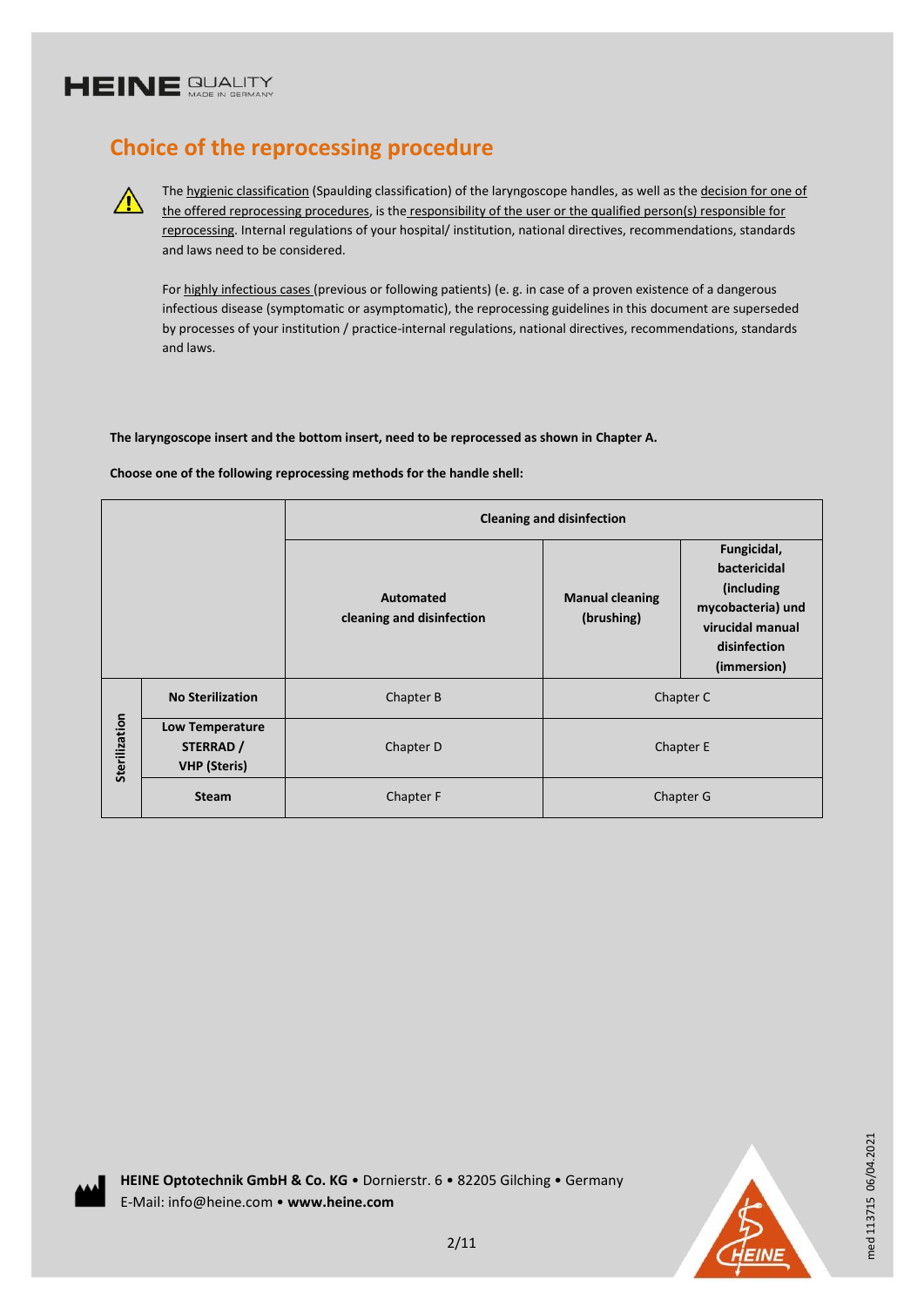# **Chapter A: Wipe disinfection of the laryngoscope insert and bottom insert**

#### **1. Containment and transportation**

Reprocess as soon as possible following use.

#### **2. Preparation**

Disassemble the blade from the handle and reprocess separately. Disassemble the handle for reprocessing.

Reprocess the handle shell as described in chapter B-G.

#### **3. Manual cleaning and disinfection**

Pay attention that all surfaces are completely moistened for the complete exposure time specified by the disinfectant manufacturer. If necessary, increase the number of wiping procedures and or the number of wipes. Avoid liquid entry in the laryngoscope insert and the bottom insert of the laryngoscope handle. *Equipment*

 Disinfection wipes: alcohol and/or quarternary ammonium compounds (e. g. Super Sani-Cloth by PDI) which are fungicidal, bactericidal (including mycobacteria) und virucidal and have confirmed efficacy against Hepatitis B

#### *Implementation*

- Wipe the laryngoscope insert and bottom insert three times with a fresh wipe.
- Pay particular attention to recesses, ridges, difficult to access areas.
- For removing the disinfectant and drying afterwards, follow the instructions provided by the disinfectant manufacturer.

#### **4. Reassembly**

Insert the laryngoscope insert and bottom insert into the handle shell and close it.

#### **5. Inspection and function testing**



- Check the handle for any visible contaminants or abrasions. Reprocess again if necessary. Dispose if the
- contaminants cannot be removed.
- Perform functional testing after reprocessing.

#### **6. Storage**

Store it in such a way that it is protected from recontamination, dust and moisture.



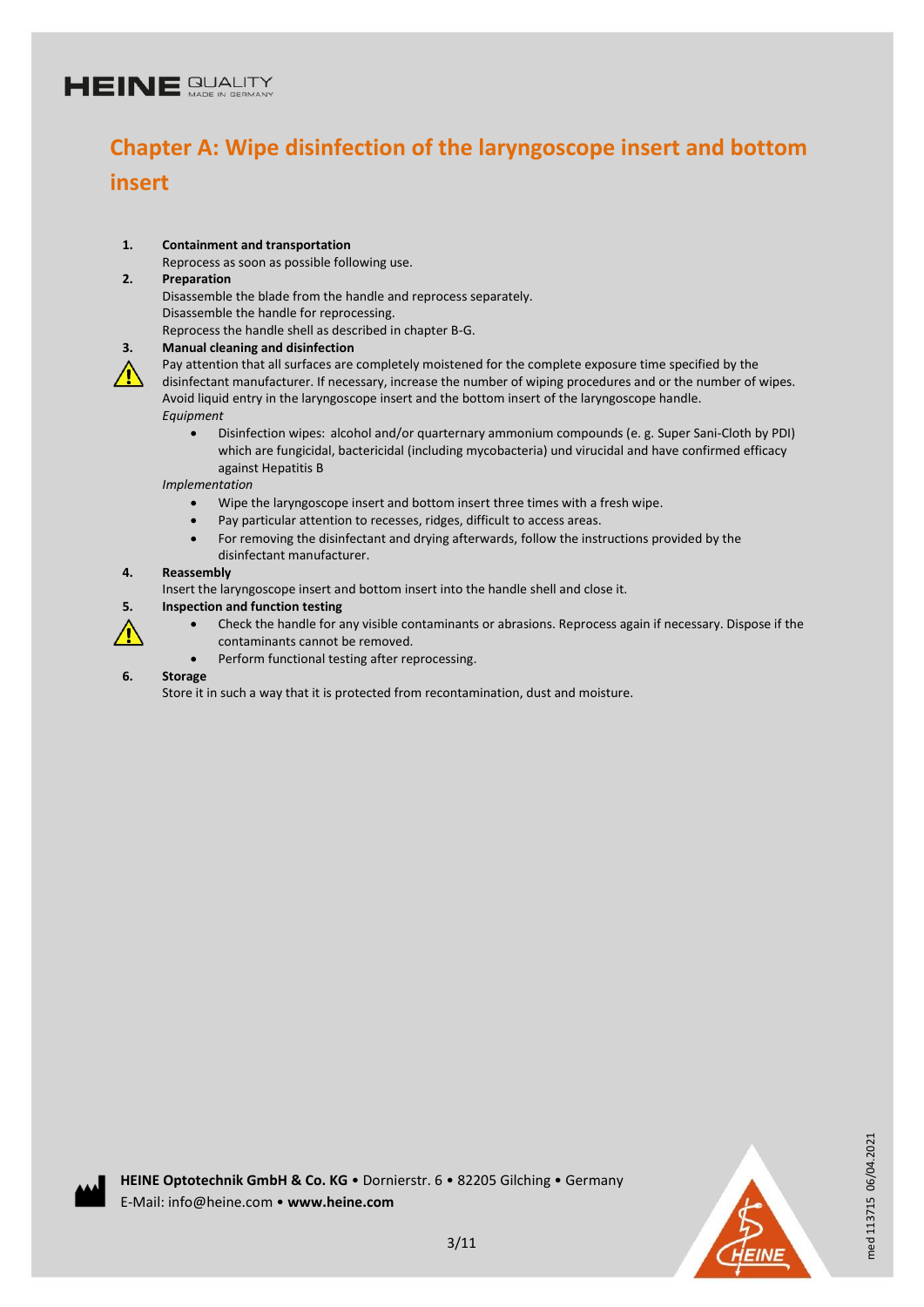### **Chapter B: Automated cleaning and disinfection of the handle shell**

**1. Point of use**

Gross contamination must be removed soon after use, e. g. with a disposable wet wipe or enzymatic pre-cleaner. **2. Containment and transportation**

Reprocess as soon as possible following use.

#### **3. Preparation**

Disassemble the blade from the handle and reprocess separately. Disassemble the handle for reprocessing.

Clean and disinfect the laryngoscope handle insert and bottom insert as described in Chapter A.

#### **4. Cleaning and disinfection**

If it is required in your institution or your country, you can perform manual cleaning of the handle shell by brushing before automated cleaning and disinfection.

#### **4.1 Automated cleaning and disinfection**

*Equipment*

- Washer/disinfector that conforms to the requirements of ISO 15883 or has a validated procedure corresponding to ISO 15883.
- Cleaning agent: enzymatic or neutral to mildly alkaline (e. g. CIDEZYME by ASP).
- Neutralizing agent if specified by the cleaning agent manufacturer.

#### *Implementation*

- The instructions from the manufacturer of the cleaning agents and the washer/disinfector must be followed.
- Chose a suitable cleaning agent and cleaning program (according to ISO 15883).
- Recommendation: A program with disinfection lasting at least 5 min. at 93 °C or an alternative, comparable program. (e. g. Vario TD program by Miele)

#### **5. Reassembly**

Insert the laryngoscope insert and bottom insert into the handle shell and close it.

#### **6. Inspection and function testing**

- Check the handle for any visible contaminants or abrasions. Reprocess again if necessary. Dispose if the contaminants cannot be removed.
- Perform functional testing after reprocessing.

#### **7. Storage**

Store it in such a way that it is protected from recontamination, dust and moisture.



med 113715 06/04.2021

med 113715 06/04.2021

4/11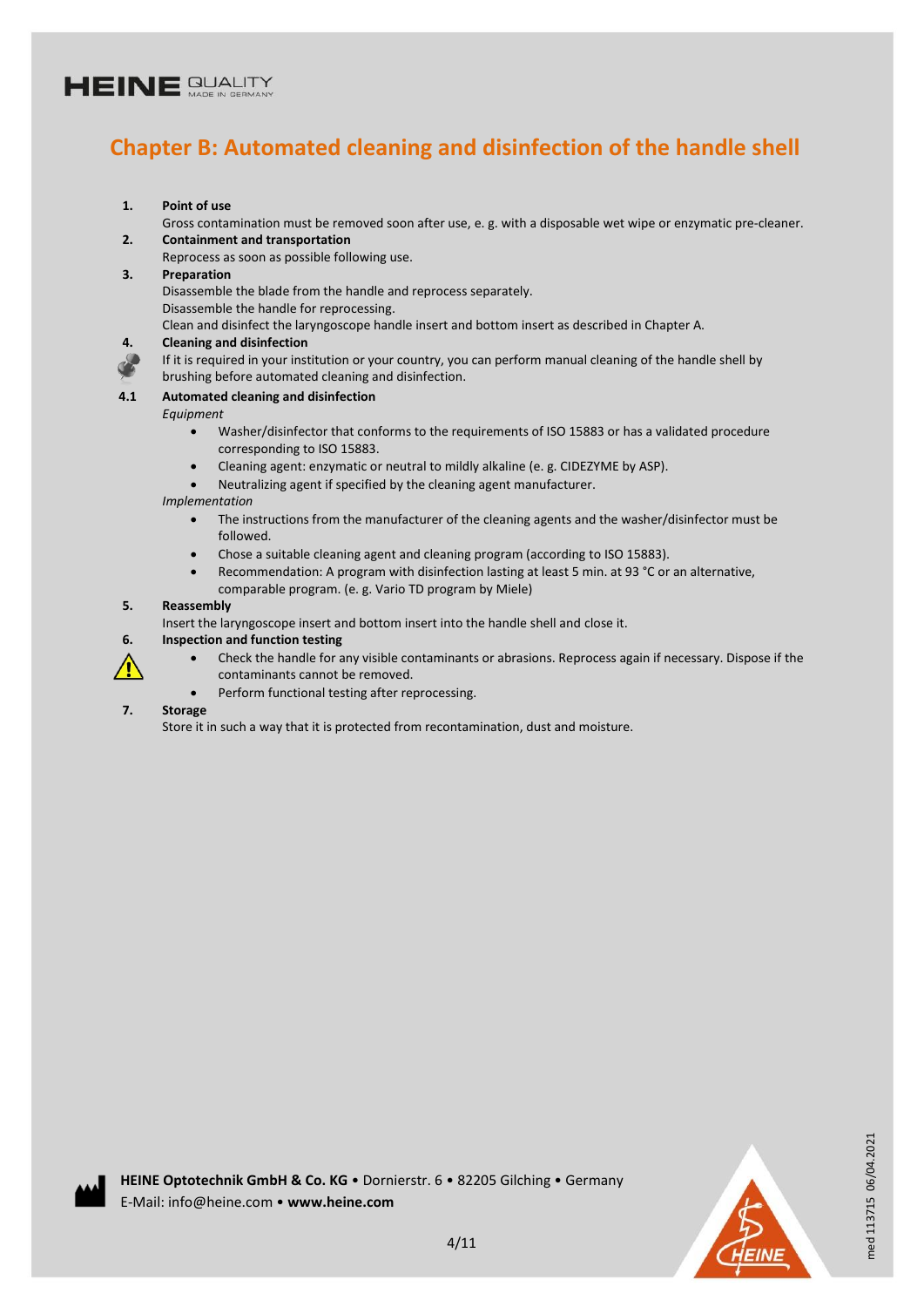### **Chapter C:Manual cleaning (brushing) and manual disinfection (immersion) of the handle shell**

**1. Point of use**

Gross contamination must be removed soon after use, e. g. with a disposable wet wipe or enzymatic pre-cleaner. **2. Containment and transportation**

- Reprocess as soon as possible following use.
- **3. Preparation**

Disassemble the blade from the handle and reprocess separately. Disassemble the handle for reprocessing.

Clean and disinfect the laryngoscope handle insert and bottom insert as described in Chapter A.

#### **4. Manual cleaning by brushing**

*Equipment*

- Cleaning agent: enzymatic or neutral to mildly alkaline (e. g. CIDEZYME by ASP).
- Warm (30 40 °C) demineralized water, soft plastic brushes.

*Implementation*

- Soak the handle shell for 1 min. submerged in the cleaning solution (30 40 °C).
- Clean all surfaces of the handle shell by brushing (submerged in the cleaning solution).
- Pay particular attention to recesses, ridges, difficult to access areas of the snap-in mechanism, below the hinge and the inner surfaces of the handle shell.
- For removing the cleaning agent and drying afterwards, follow the instructions provided by the manufacturer of the cleaning agent.

#### **5. Manual immersion disinfection**

*Equipment*

 Disinfecting agent (fungicidal, bactericidal (including mycobacteria) und virucidal) for immersion disinfection (compatible with cleaning agent): Quarternary ammonium compounds (e. g. neodisher Septo MED) or agent ortho-phthalaldehyde (e. g. CidexOPA)

*Implementation*

- Immerse the handle shell in the disinfectant solution as specified by the manufacturer of the disinfectant.
- Pay particular attention to maintain the specified concentrations, temperatures and the contact times.
- For removing the disinfectant and drying afterwards, follow the instructions provided by the manufacturer of the disinfectant.

#### **6. Reassembly**

Insert the laryngoscope insert and bottom insert into the handle shell and close it.

#### **7. Inspection and function testing**

- Check the handle for any visible contaminants or abrasions. Reprocess again if necessary. Dispose if the contaminants cannot be removed.
- Perform functional testing after reprocessing.

#### **8. Storage**

/<u>I</u>\

Store it in such a way that it is protected from recontamination, dust and moisture.



med 113715 06/04.2021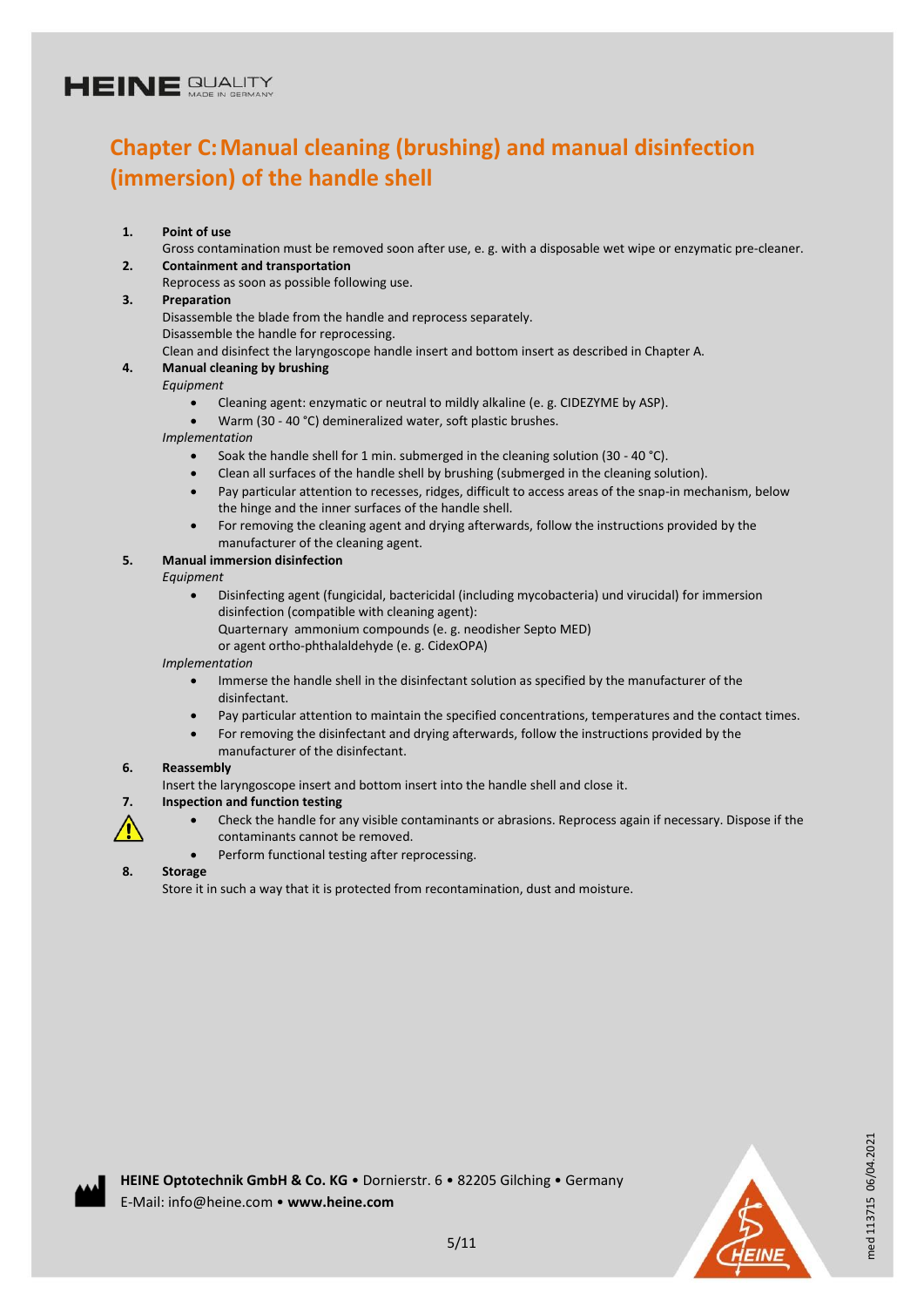### **Chapter D: Automated cleaning, disinfection and low temperature sterilization STERRAD / VHP (Steris)**

#### **1. Point of use**

Gross contamination must be removed soon after use, e. g. with a disposable wet wipe or enzymatic pre-cleaner. **2. Containment and transportation**

Reprocess as soon as possible following use.

#### **3. Preparation**

Disassemble the blade from the handle and reprocess separately. Disassemble the handle for reprocessing.

Clean and disinfect the laryngoscope handle insert and bottom insert as described in Chapter A.

#### **4. Cleaning and disinfection of the handle shell**

If it is required in your institution or your country, you can perform manual cleaning of the handle shell by brushing before automated cleaning and disinfection.

#### **4.1 Automated cleaning and disinfection of the handle shell**

*Equipment*

- Washer/disinfector that conforms to the requirements of ISO 15883 or has a validated procedure corresponding to ISO 15883.
- Cleaning agent: enzymatic or neutral to mildly alkaline (e. g. CIDEZYME by ASP).
- Neutralizing agent if specified by the cleaning agent manufacturer.

#### *Implementation*

- The instructions from the manufacturer of the cleaning agents and the washer/disinfector must be followed.
- Chose a suitable cleaning agent and cleaning program (according to ISO 15883).
- Recommendation: A program with disinfection lasting at least 5 min. at 93 °C or an alternative, comparable program (e. g. Vario TD program by Miele).

#### **5. Reassembly**

The handle can be reassembled before packaging for hydrogen peroxide low-temperature sterilization: Insert the laryngoscope insert and bottom insert into the handle shell and close it.

(with the exception of HEINE rechargeable batteries and their bottom inserts)

#### **6. Inspection and function testing**

- Check the handle for any visible contaminants or abrasions. Reprocess again if necessary. Dispose if the contaminants cannot be removed.
- Perform functional testing after reprocessing.

#### **7. Packaging of the handle for sterilization**

Pack the items individually in single or double standardized sterilization pouches suitable for the selected sterilization process.

#### **8. Sterilization**

 $/\!\!N$ 

#### **8.1 STERRAD sterilization of the handle**

*Equipment*

#### **STERRAD NX, 100NX or 100S Sterilizer**

*Implementation*

Perform the STERRAD NX Standard or Advanced cycle.

#### **8.2 VHP (Steris) sterilization of the handle**

*Equipment*

- V-PRO 60 Sterilizer, V-PRO maX Sterilizer
- VAPROX HC Sterilant

#### *Implementation*

Perform the V-PRO 60 or V-PRO maX Sterilizer's Lumen Cycle.

#### **9. Storage**

Store it in such a way that it is protected from recontamination, dust and moisture.



med 113715 06/04.2021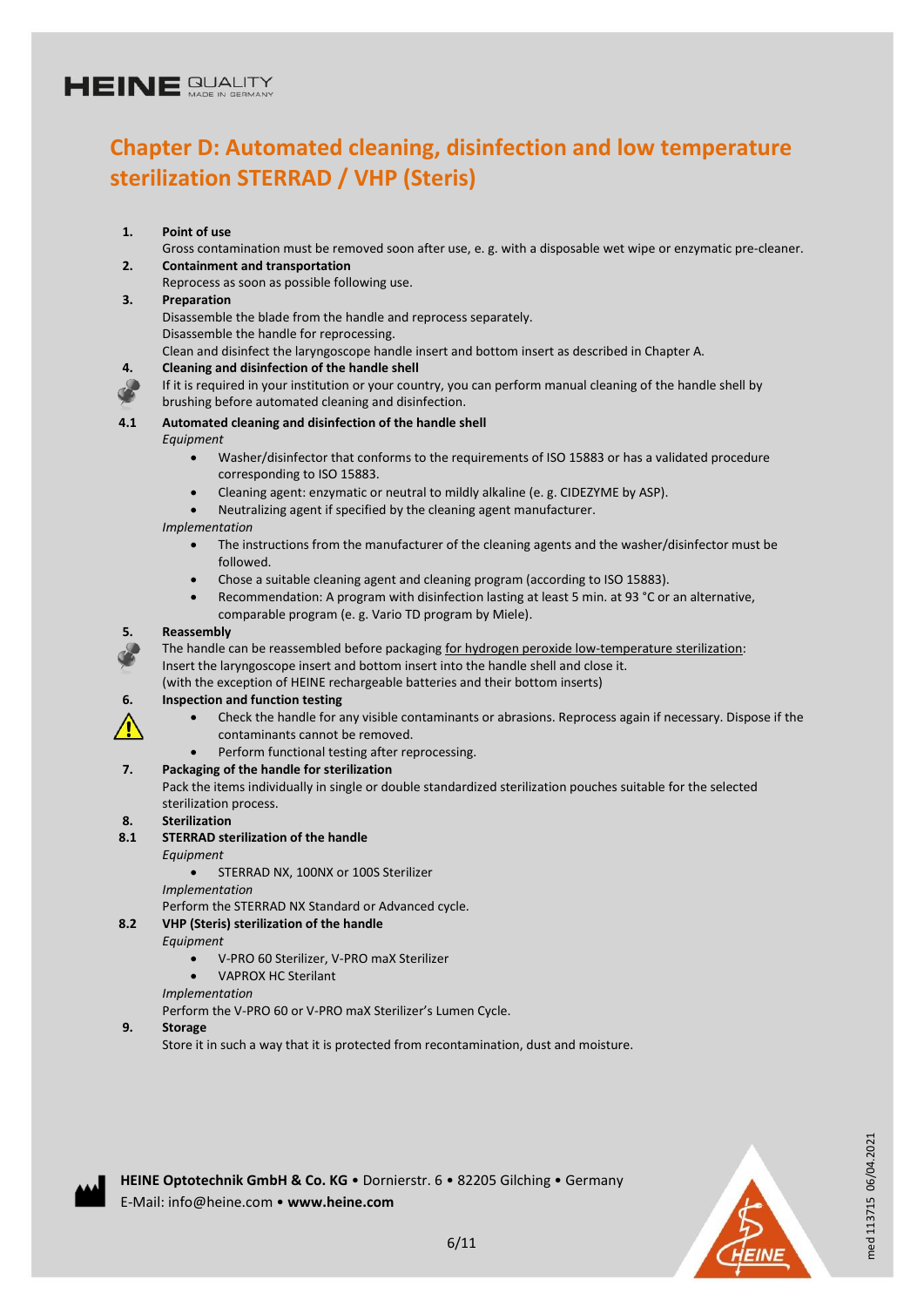### **Chapter E:Manual cleaning (brushing), manual disinfection (immersion) and low temperature Sterilization STERRAD / VHP (Steris)**

#### **1. Point of use**

Gross contamination must be removed soon after use, e. g. with a disposable wet wipe or enzymatic pre-cleaner. **2. Containment and transportation**

Reprocess as soon as possible following use.

#### **3. Preparation**

Disassemble the blade from the handle and reprocess separately. Disassemble the handle for reprocessing.

Clean and disinfect the laryngoscope handle insert and bottom insert as described in Chapter A.

#### **4. Manual cleaning of the handle shell by brushing**

#### *Equipment*

- Cleaning agent: enzymatic or neutral to mildly alkaline (e. g. CIDEZYME by ASP).
- Warm (30 40 °C) demineralized water, soft plastic brushes.

#### *Implementation*

- Soak the handle shell for 1 min. submerged in the cleaning solution (30-40 °C).
- Clean all surfaces of the handle shell by brushing (submerged in the cleaning solution).
- Pay particular attention to recesses, ridges, difficult to access areas of the snap-in mechanism, below the hinge and the inner surfaces of the handle shell.
- For removing the cleaning agent and drying afterwards, follow the instructions provided by the manufacturer of the cleaning agent.

#### **5. Manual immersion disinfection of the handle shell**

#### *Equipment*

- Disinfecting agent (fungicidal, bactericidal (including mycobacteria) und virucidal) for immersion disinfection (compatible with cleaning agent): Quarternary ammonium compounds (e. g. neodisher Septo MED)
	- or agent ortho-phthalaldehyde (e. g. CidexOPA)

#### *Implementation*

- Immerse the handle shell in the disinfectant solution as specified by the manufacturer of the disinfectant.
- Pay particular attention to maintain the specified concentrations, temperatures and the contact times.
- For removing the disinfectant and drying afterwards, follow the instructions provided by the manufacturer of the disinfectant.

#### **6. Reassembly**

The handle can be reassembled before packaging for hydrogen peroxide low-temperature sterilization: Insert the laryngoscope insert and bottom insert into the handle shell and close it.

(with the exception of HEINE rechargeable batteries and their bottom inserts)

#### **7. Inspection and function testing**



- Check the handle for any visible contaminants or abrasions. Reprocess again if necessary. Dispose if the contaminants cannot be removed.
- Perform functional testing after reprocessing.

#### **8. Packaging of the handle for sterilization**

Pack the items individually in single or double standardized sterilization pouches suitable for the selected sterilization process.

**9. Sterilization**

#### **9.1 STERRAD sterilization of the handle**

- *Equipment*
	- **STERRAD NX, 100NX or 100S Sterilizer**
	- *Implementation*

Perform the STERRAD NX Standard or Advanced cycle.



med 113715 06/04.2021

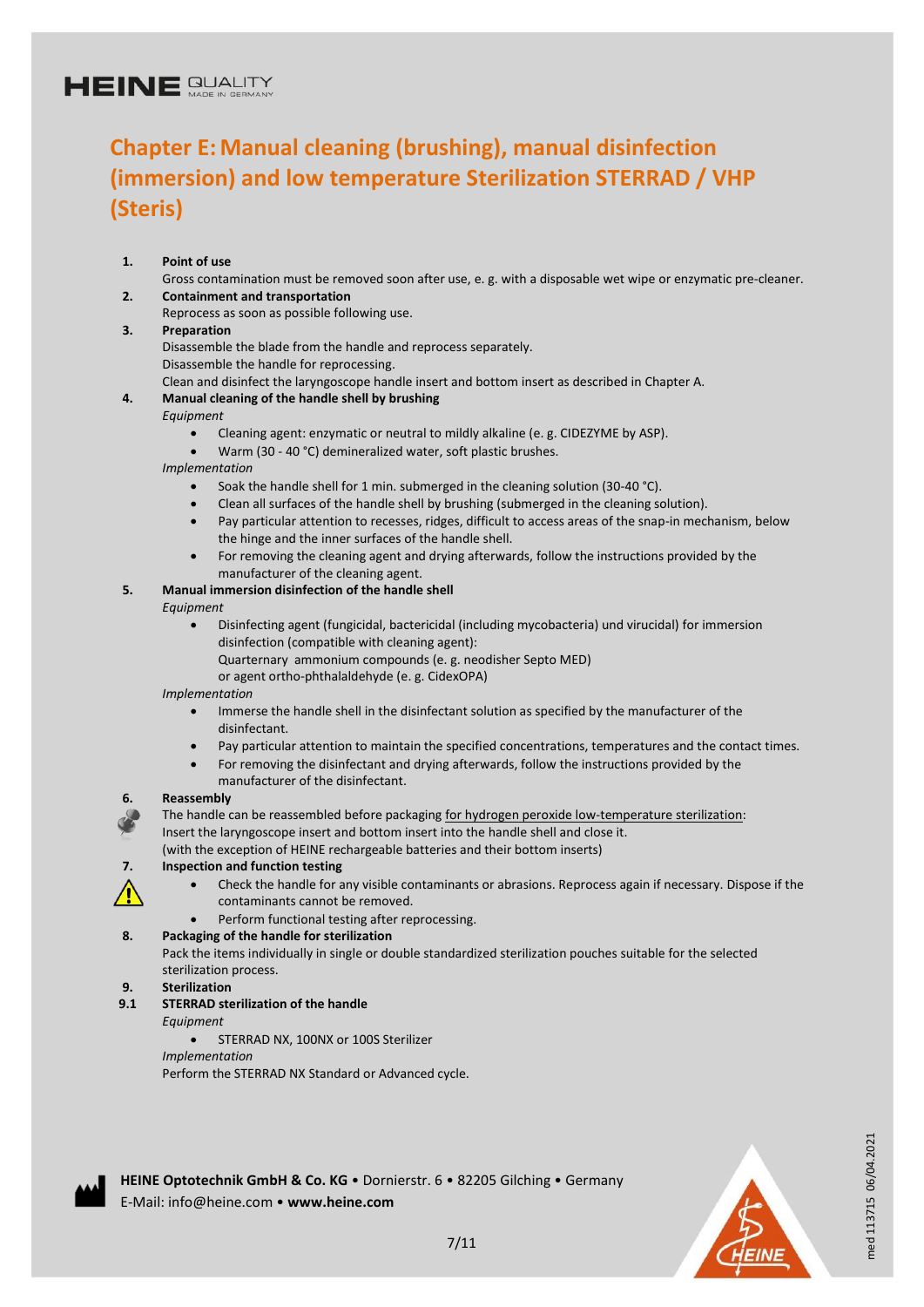#### **9.2 VHP (Steris) sterilization of the handle**

#### *Equipment*

- V-PRO 60 Sterilizer, V-PRO maX Sterilizer
- VAPROX HC Sterilant
- *Implementation*

Perform the V-PRO 60 or V-PRO maX Sterilizer's Lumen Cycle.

#### **10. Storage**

Store it in such a way that it is protected from recontamination, dust and moisture.



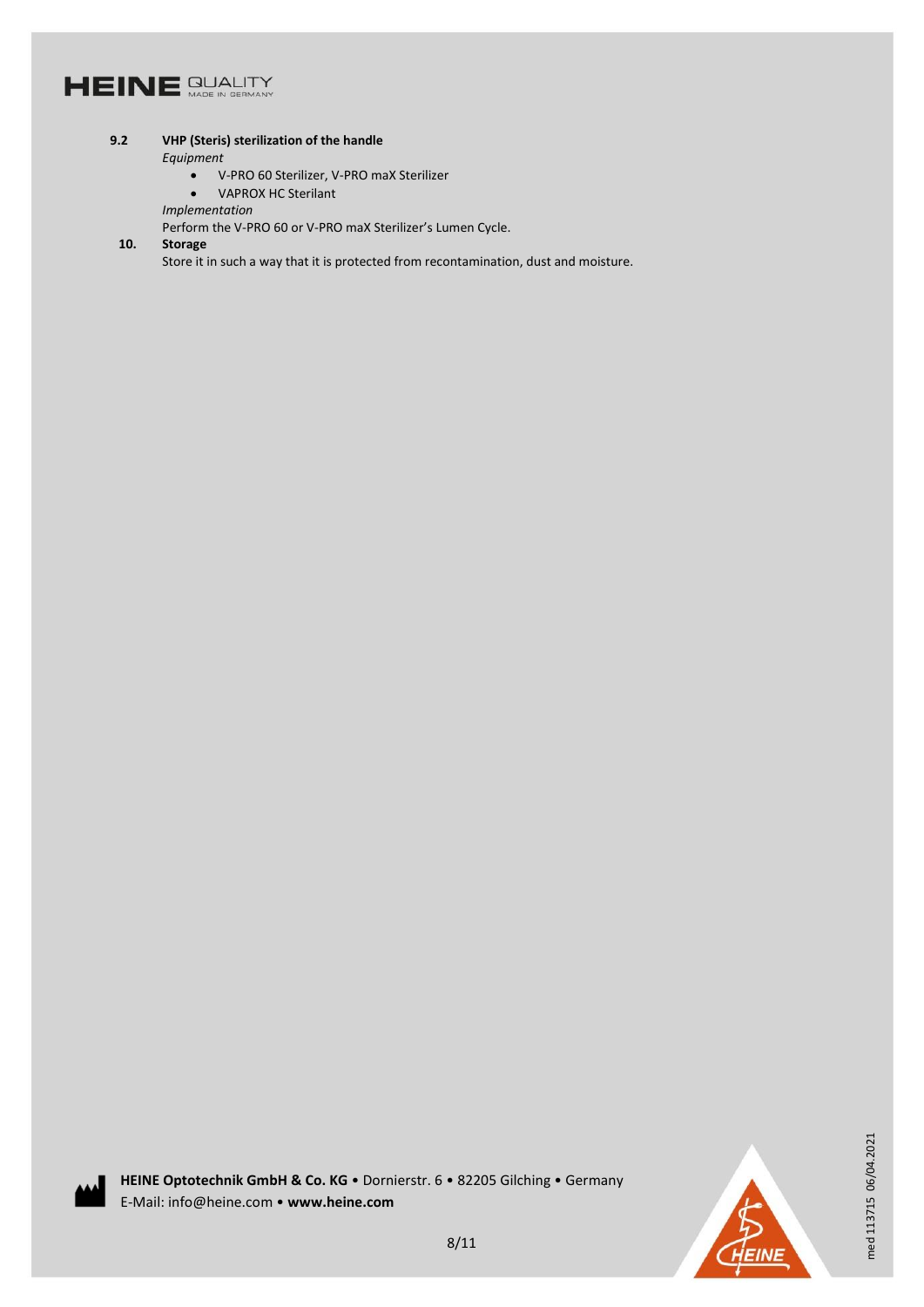### **Chapter F: Automated cleaning and disinfection, steam sterilization of the handle shell**

#### **1. Point of use**

Gross contamination must be removed soon after use, e. g. with a disposable wet wipe or enzymatic pre-cleaner. **2. Containment and transportation**

Reprocess as soon as possible following use.

#### **3. Preparation**

Disassemble the blade from the handle and reprocess separately. Disassemble the handle for reprocessing.

Clean and disinfect the laryngoscope handle insert and bottom insert as described in Chapter A.

#### **4. Cleaning and disinfection**

If it is required in your institution or your country, you can perform manual cleaning of the handle shell by brushing before automated cleaning and disinfection.

#### **4.1 Automated cleaning and disinfection**

#### *Equipment*

- Washer/disinfector that conforms to the requirements of ISO 15883 or has a validated procedure corresponding to ISO 15883.
- Cleaning agent: enzymatic or neutral to mildly alkaline (e. g. CIDEZYME by ASP).
- Neutralizing agent if specified by the cleaning agent manufacturer.

#### *Implementation*

- The instructions from the manufacturer of the cleaning agents and the washer/disinfector must be followed.
- Chose a suitable cleaning agent and cleaning program (according to ISO 15883).
- Recommendation: A program with disinfection lasting at least 5 min. at 93 °C or an alternative, comparable program (e. g. Vario TD program by Miele).

#### **5. Inspection and function testing**

- 
- Check the handle for any visible contaminants or abrasions. Reprocess again if necessary. Dispose if the contaminants cannot be removed.
	- Perform functional testing at the end of the reprocessing.



#### **6. Packaging for sterilization**

Only the handle shell can be steam sterilized.

Pack the items individually in single or double standardized sterilization pouches suitable for the selected sterilization process.

#### **7. Steam sterilization**

*Equipment*

Steam sterilizer (Class B according to DIN EN 13060)

*Implementation*

Use one of the following programs (ISO 17665):

Fractionated vacuum procedure (at least 3 pre-vacuum cycles) and gravitation procedure:

- Sterilization temperature: at least 132 °C (max. 134 °C)
- Exposure time/holding time: at least 3 min.
- Drying time: at least 20 min.

#### **8. Storage**

Store it in such a way that it is protected from recontamination, dust and moisture.

#### **9. Reassembly**

Insert the laryngoscope insert and bottom insert into the handle shell and close it.



med 113715 06/04.2021

med 113715 06/04.2021

**HEINE Optotechnik GmbH & Co. KG** • Dornierstr. 6 • 82205 Gilching • Germany E-Mail: info@heine.com • **www.heine.com**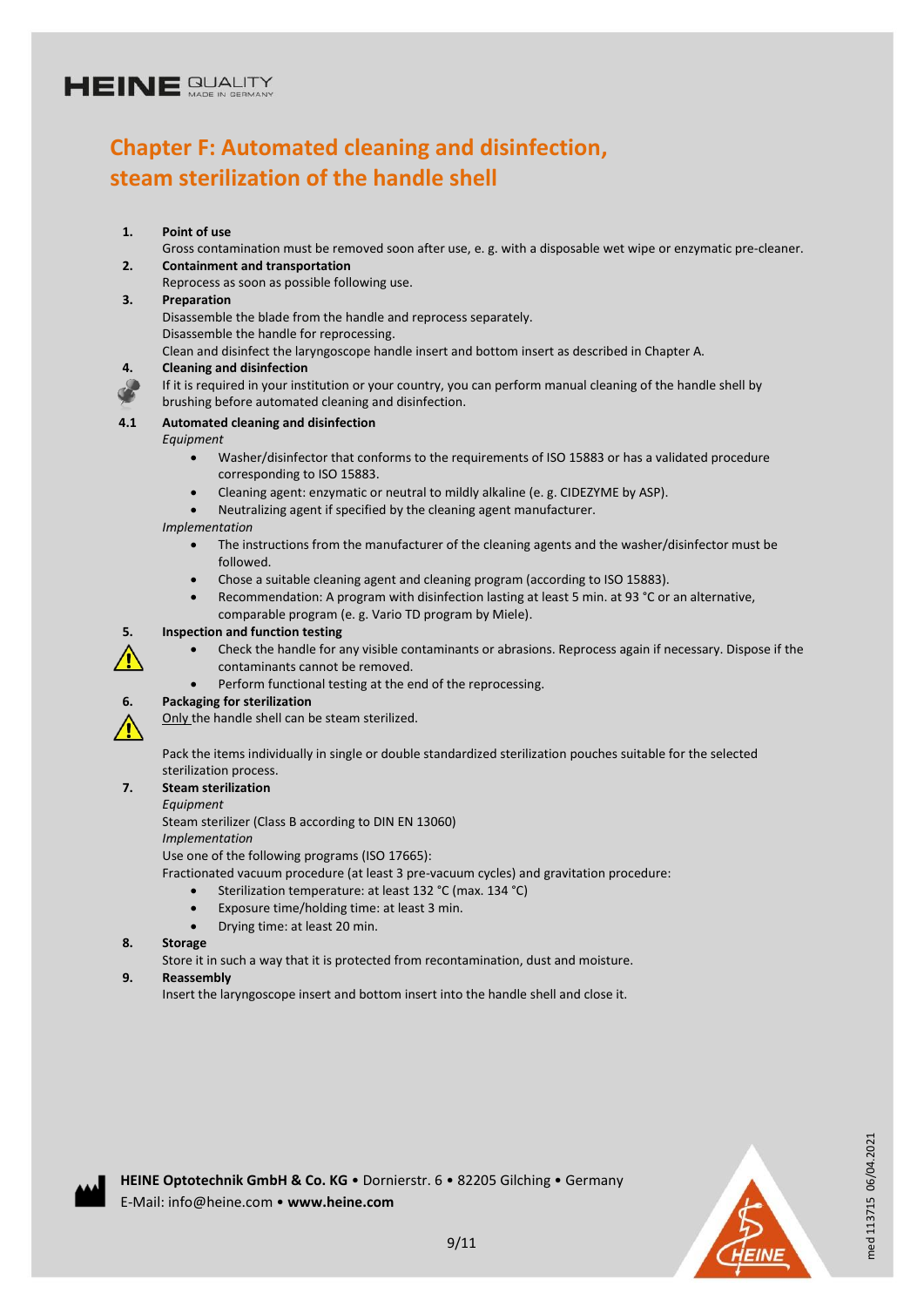### **Chapter G: Manual cleaning (brushing), manual disinfection (immersion) and steam sterilization of the handle shell**

#### **1. Point of use**

- Gross contamination must be removed soon after use, e. g. with a disposable wet wipe or enzymatic pre-cleaner. **2. Containment and transportation**
- Reprocess as soon as possible following use.

#### **3. Preparation**

Disassemble the blade from the handle and reprocess separately.

Disassemble the handle for reprocessing.

Clean and disinfect the laryngoscope handle insert and bottom insert as described in Chapter A.

#### **4. Manual cleaning by brushing**

#### *Equipment*

- Cleaning agent: enzymatic or neutral to mildly alkaline (e. g. CIDEZYME by ASP).
- Warm (30 40 °C) demineralized water, soft plastic brushes.

*Implementation*

- Soak the handle shell for 1 min. submerged in the cleaning solution (30-40 °C).
- Clean all surfaces of the handle shell by brushing (submerged in the cleaning solution).
- Pay particular attention to recesses, ridges, difficult to access areas of the snap-in mechanism, below the hinge and the inner surfaces of the handle shell.
- For removing the cleaning agent and drying afterwards, follow the instructions provided by the manufacturer of the cleaning agent.

#### **5. Manual immersion disinfection**

#### *Equipment*

- Disinfecting agent (fungicidal, bactericidal (including mycobacteria) und virucidal) for immersion disinfection (compatible with cleaning agent):
	- Quarternary ammonium compounds (e. g. neodisher Septo MED)

or agent ortho-phthalaldehyde (e. g. CidexOPA)

#### *Implementation*

- Immerse the handle shell in the disinfectant solution as specified by the manufacturer of the disinfectant.
- Pay particular attention to maintain the specified concentrations, temperatures and the contact times.
- For removing the disinfectant and drying afterwards, follow the instructions provided by the
- manufacturer of the disinfectant.

#### **6. Inspection and function testing**

- Check the handle for any visible contaminants or abrasions. Reprocess again if necessary. Dispose if the contaminants cannot be removed.
- Perform functional testing at the end of the reprocessing.



#### **7. Packaging for sterilization**

Only the handle shell can be steam sterilized.

Pack the items individually in single or double standardized sterilization pouches suitable for the selected sterilization process.

#### **8. Steam sterilization**

*Equipment*

Steam sterilizer (Class B according to DIN EN 13060)

*Implementation*

Use one of the following programs (ISO 17665):

Fractionated vacuum procedure (at least 3 pre-vacuum cycles) and gravitation procedure:

- Sterilization temperature: at least 132 °C (max. 134 °C)
- Exposure time/holding time: at least 3 min.
- Drying time: at least 20 min.

#### **9. Storage**

Store it in such a way that it is protected from recontamination, dust and moisture.



**HEINE Optotechnik GmbH & Co. KG** • Dornierstr. 6 • 82205 Gilching • Germany E-Mail: info@heine.com • **www.heine.com**



med 113715 06/04.2021